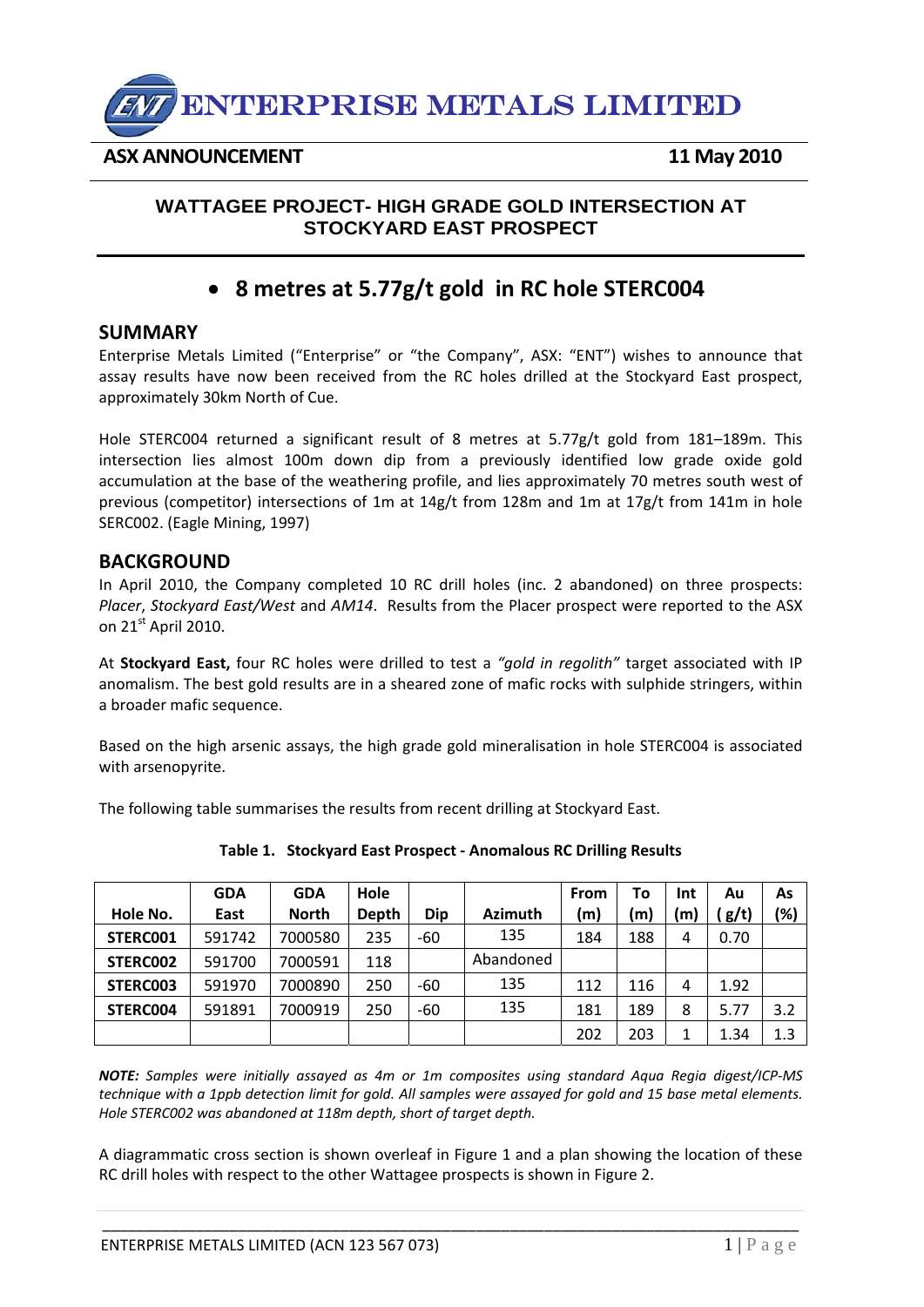



**Figure 1. Stockyard East Prospect Diagrammatic Cross Section showing Enterprise RC Holes STERC003 and STERC004**



\_\_\_\_\_\_\_\_\_\_\_\_\_\_\_\_\_\_\_\_\_\_\_\_\_\_\_\_\_\_\_\_\_\_\_\_\_\_\_\_\_\_\_\_\_\_\_\_\_\_\_\_\_\_\_\_\_\_\_\_\_\_\_\_\_\_\_\_\_\_\_\_\_\_\_\_\_\_\_\_\_\_ **Figure 2. Wattagee Project, 1st VD Magnetic Image with Location of RC Drill Holes**